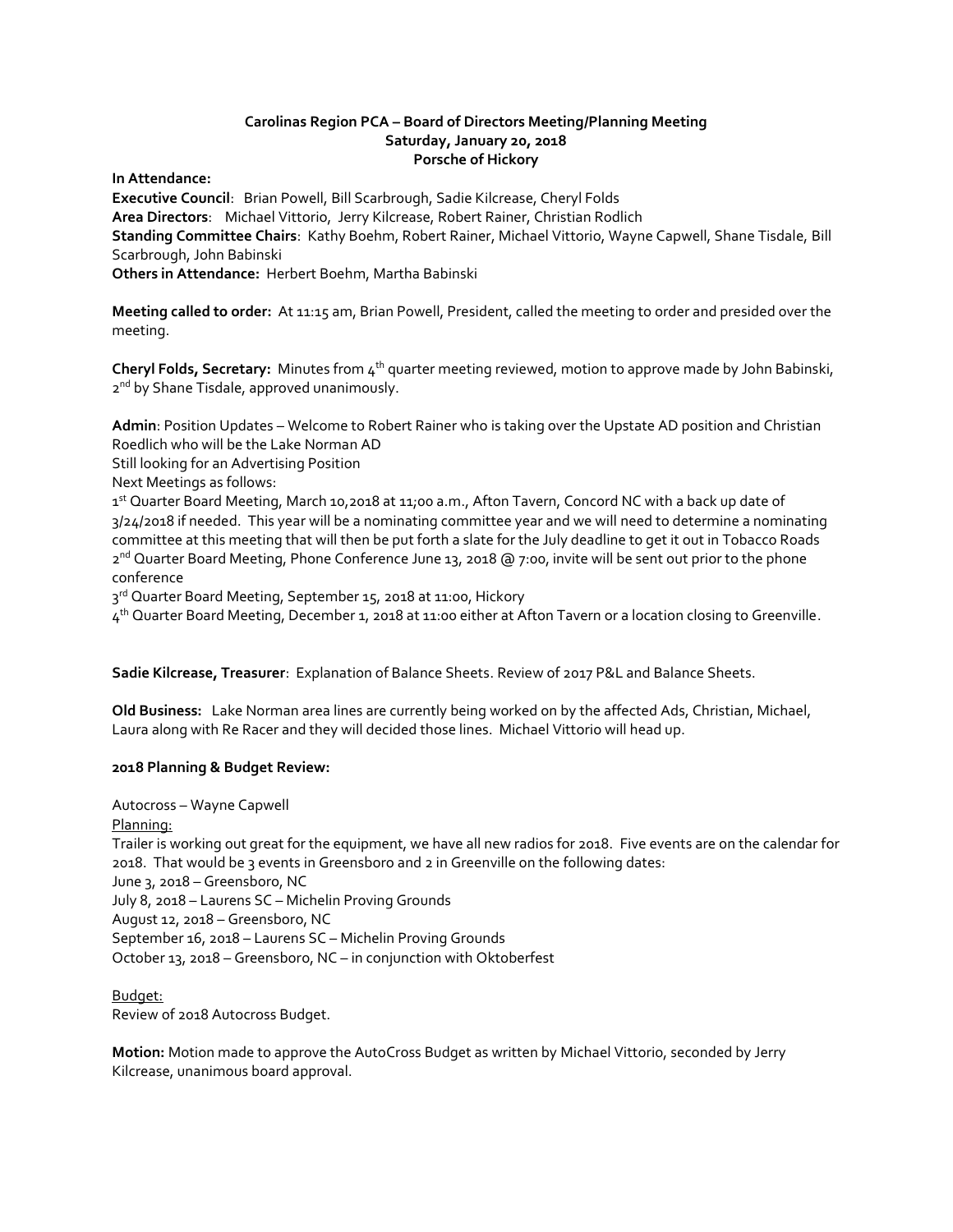Club Racing – Bill Scarbrough Planning

Lots of interest outside of our region and some interest within the region. Still would need sponsorship of about \$20,000.00 in sponsorship to make a club race work. Has spoken with some other clubs about doing a combined club race/DE. Still hunting for someone to take up a primary sponsorship rule. Bill is committed to bringing the club race back and will continue to work toward that.

Drivers Education – John Babinski

Planning:

Dropping to 3 events for the 2018 year, dropping the AMP event, this event has lost money the last 2 years and the participation just isn't want is needed to make it work.

Winter Seminar set for January 28, 2018

First DE set for March 17-18 at CMP with instructor clinic to be held on March 16, registration is currently open for this event.

Second DE set for September 8-9 at CMP.

Third DE set for November 16-18 at VIR with a solo day on November 16.

Budget:

Review of 2018 Drivers Education Budget. Will use sponsorships again this year.

**Motion:** Motion made to approve the Drivers Education Budget as written made by Sadie Kilcrease, seconded by Wayne Capwell, unanimous board approval.

Goodie Store – Kathy Boehm

Budget:

Review of Budget

**Motion:** Motion made to approve the Goodie Store Budget as written by Cheryl Folds, 2<sup>nd</sup> by John Babinski, unanimous board approval.

Tobacco Roads – Robert Rainer

Budget:

Review of Budget for Tobacco Roads

**Motion:** Motion made to approve the Tobacco Roads Budget as written by Michael Vittorio, 2<sup>nd</sup> by John Babinski, unanimous board approval.

Sommerfest – Adam Morrison, Event Chair – Via Phone

Planning:

Sommerfest will be held in the Triangle Area June 8-10,2018. Format will be the same as last year with a welcome reception in the evening on Friday. Saturday morning will be doing a tour of the Ingram Shop and Gimmick Rally and/or a wine tasting in the afternoon (wine tasting will be an extra that attendees can pay for). Banquet Saturday evening and finish with a Shine & Show to be held Sunday morning at the hotel and the Goodie Store could set up then.

Budget:

Review of Budget for Sommerfest Event

**Motion:** Motion made to approve the Sommerfest Budget with amendment by Robert Ranier, seconded by Jerry Kilcrease, unanimous board approval.

Fall Tour – Michael Vittorio, Event Chair

Planning:

Planning a three-day Fall Tour event which will return to the Ridges Resort November 3-4. Will stick to the same format as in prior years. The Ridges is being renovated and will have all new furnishings. Planning on about 45 cars. Registration to open around July.